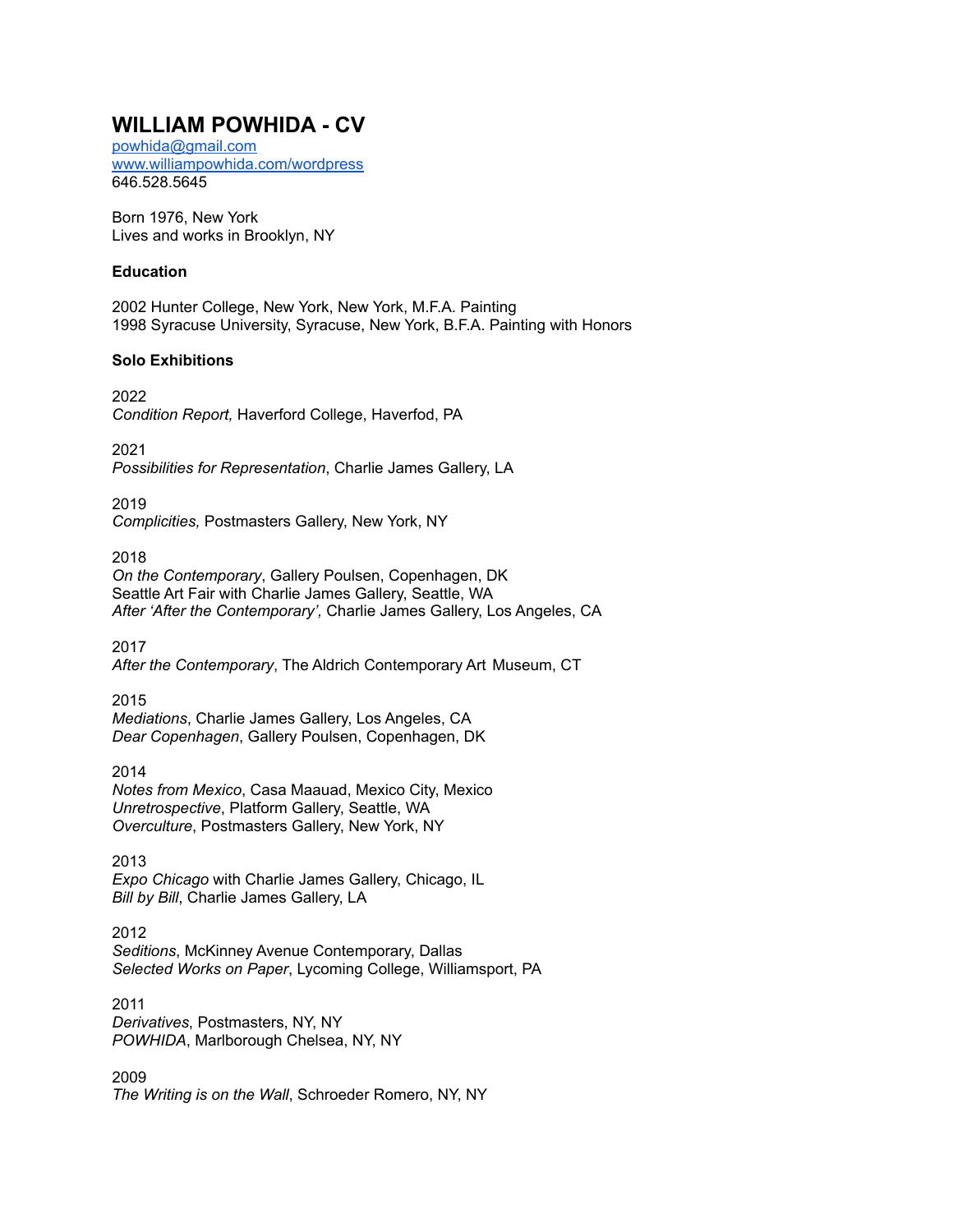*No One Here Gets Out Alive*, Charlie James Gallery, LA

2008 *Sell Out! The Bastard Tour*, Platform Gallery, Seattle, WA

2007

*This is a Work of Fiction….,* Schroeder Romero, NY,, NY *A Study for Sofia Coppola's Film 'Powhida'*, Haines Gallery, San Francisco, CA

2006

Year\_06 with Schroeder Romero Gallery, London, England *Paper Beings*, Platform Gallery, Seattle, WAJoint Manifesto Plus Ultra/Schroeder Romero Project Space, NY *Everyone!,* Dam Stuhltrager Gallery, Brooklyn, NY

2004 *Persona,* Dam Stuhltrager Gallery, Brooklyn, NY

1998 *Projection*, BFA Thesis Show, The Drawing Room Gallery, Syracuse University, NY

## **Public, Collaborative, and Curatorial Projects**

2021-2022

*Shaoul+Howe: A Situation*, 601 Artspace, NY, MY

2016

*Month2Month*, produced by MoreArt in collaboration with Jennifer Dalton, NY, NY

2014

*New New Berlin*, with Jade Townsend, Galveston Artist Residency, Galveston, TX

2012

*Bellum Omnium Contra Omnes*, with Jade Townsend, Gallery Poulsen, Copenhagen, DK

2011

*Everyone We've Never Met*, The John Michael Kohler Arts Center, WI

2010

*#rank*, Winkleman Gallery, Seven Art fair, organized by Jennifer Dalton and William Powhida *#class*, Winkleman Gallery, New York, NY organized by Jennifer Dalton and William Powhida

## **Selected Group Shows**

2022 *Frames Per Second*, Wake Forest University, NC

2021

*The Intouchables: New Art from New York and Other Places, part XII,* Gallery Poulsen, Copenhagen, DE *Transfiguration,* Postmasters Gallery, NY, NY

2020

*TwentyTwenty,* The Aldrich Museum of Contemporary Art, curated by Richard Klein *Together but Separately – An Unusual Group Show Live,* Gallery Poulsen, Copenhagen, DE *Apocalypse Now*: Ne*w art from New York and other places, part XI*, Gallery Poulsen, Copenhagen, DE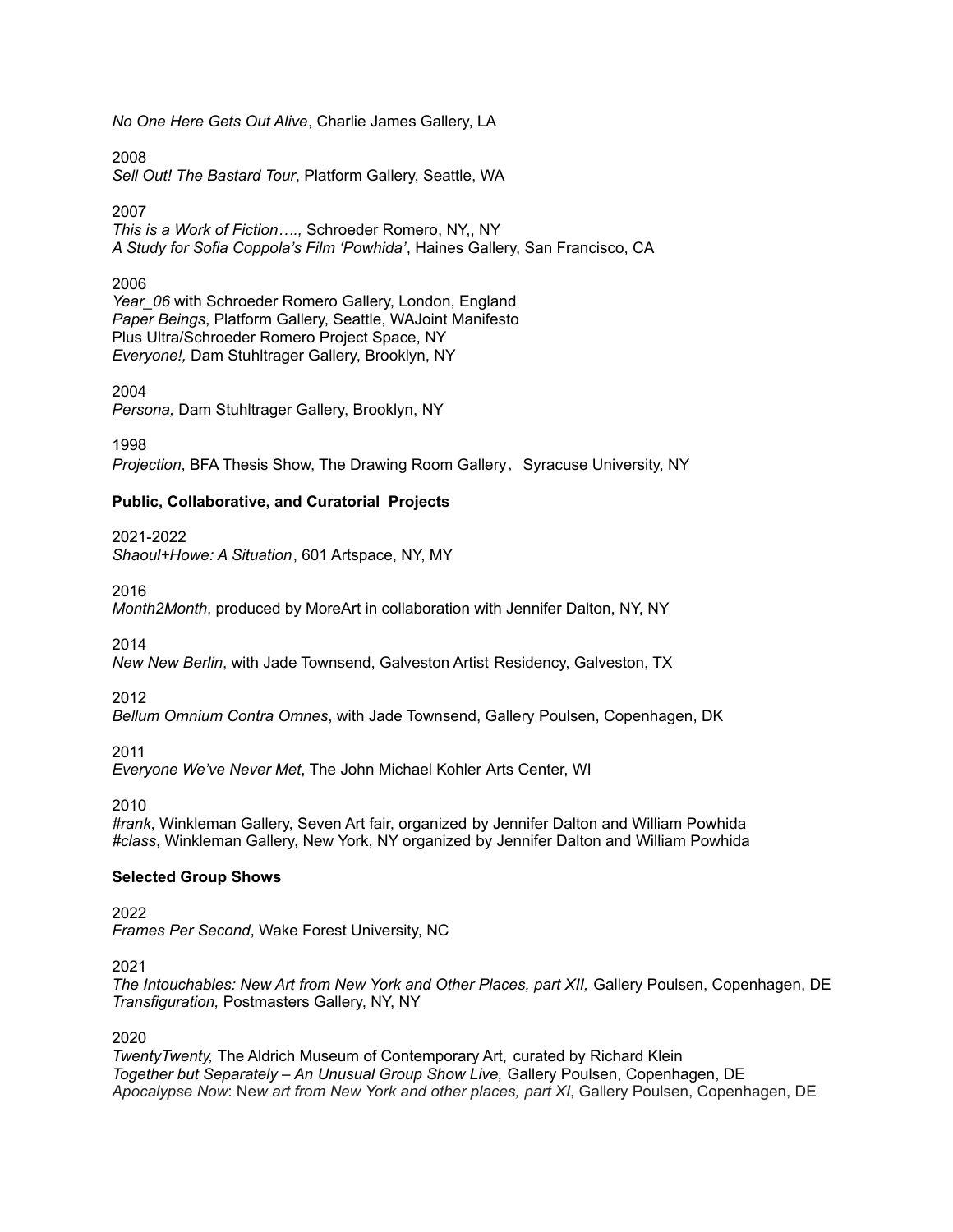*'How Can You Think of Art at a Time Like This?',* Art at a Time Like This*,* Curated by Barbara Pollock and Anne Verhallen

2019

*The Vision Board*, Kopeikin Gallery, LA, CA, curated by Elizabeth Valdez *Art on Paper New York* with Gallery Poulsen, NY, NY *Remote Control,* Auxiliary Projects at Spring/Break Art Show, NY, NY

2018

*Marx @2000*, Space, Pittsburg, PA

#### 2017

*Untitled Art Fair*, Postmasters Gallery, Miami, FL *Alt-Facts,* Postmasters Gallery, NY, NY *The Times,* The Flag Art Foundation, NY, NY *Utopia/Dystopia*, Museum Art Architecture Technology, Lisboa, Portugal *THEM*, curated by Lynn Sullivan, Spring/Break, NY, NY *Art on Paper New York*, Gallery Poulsen, NY, NY

2016

*PULSE Miami*, Gallery Poulsen, Miami, FL *Why I Want to Fuck Donald Trump*, Joshua Liner Gallery, NY, NY *Making Progress*, Project: Artspace, NY, NY *Poulsen's Fifteen – New Art From New York - Part VII 2016*, Gallery Poulsen, Copenhagen *Grayscale*, Postmasters Gallery, NY, NY

2015

*A Very Anxious Feeling: Artwork from the Collection of Melva Bucksbaum and Raymond Learsy*, Mattatuck Museum, Waterbury, CT *Sleight of Hand*, The Sun Valley Center for the Arts, Ketchum, ID *Occupational Therapy,* Contemporary Art Museum St. Louis, MO curated by Kelly Shindler *Williamsburg on Warren,* One Art Space, NY, NY *Pay to Play,* Odetta Gallery, Brooklyn, NY *The Copenhagen Interpretation,* Gallery Poulsen at Lodge Gallery, NY, NY *PULSE Play,* Pulse New York, NY, NY curated by Billy Zhoa

2014

*I AM: Money Matters*, Kendall College of Art and Design, Grand Rapids, MI *The Avant Garde Collection,* OCMA, Newport Beach, CA *TXTED*, Salisbury University Art Gallery, Salisbury, MD *Readykeulous: This is What Liberation Feels Like™,* ICA, Philadelphia, PA, CAM St. Louis, MO *Show Me the Money: The Image of Finance 1770 to Present,* NGCA, Sunderland, UK *Pierogi XX: 20th Anniversary Show,* Pierogi Gallery, Brooklyn, NY *Many Places at Once,* Wattis Institute, San Francisco, CA *Heat*, Gallery Poulsen, Copenhagen, Denmark

2013

*GUTS*, Abrons Art Center, NY *10 Years Anniversary Show,* Gallery Poulsen, Copenhagen, DK *Humo(u)r*, Adam Baumgold Gallery, New York, NY *We'll Make Out Better Than OK*, Charlotte Street Foundation, Kansas City, MO *Activate New York*, Abrons Art Center, NY *The Decline and Fall of the Art World*, Freight & Volume, New York, NY *Momenta Benefit*, Momenta Art, Brooklyn, NY *Pyramid Show,* English Kills Gallery, Brooklyn, NY *Market Value: Examining Wealth and Worth,* Columbia College, IL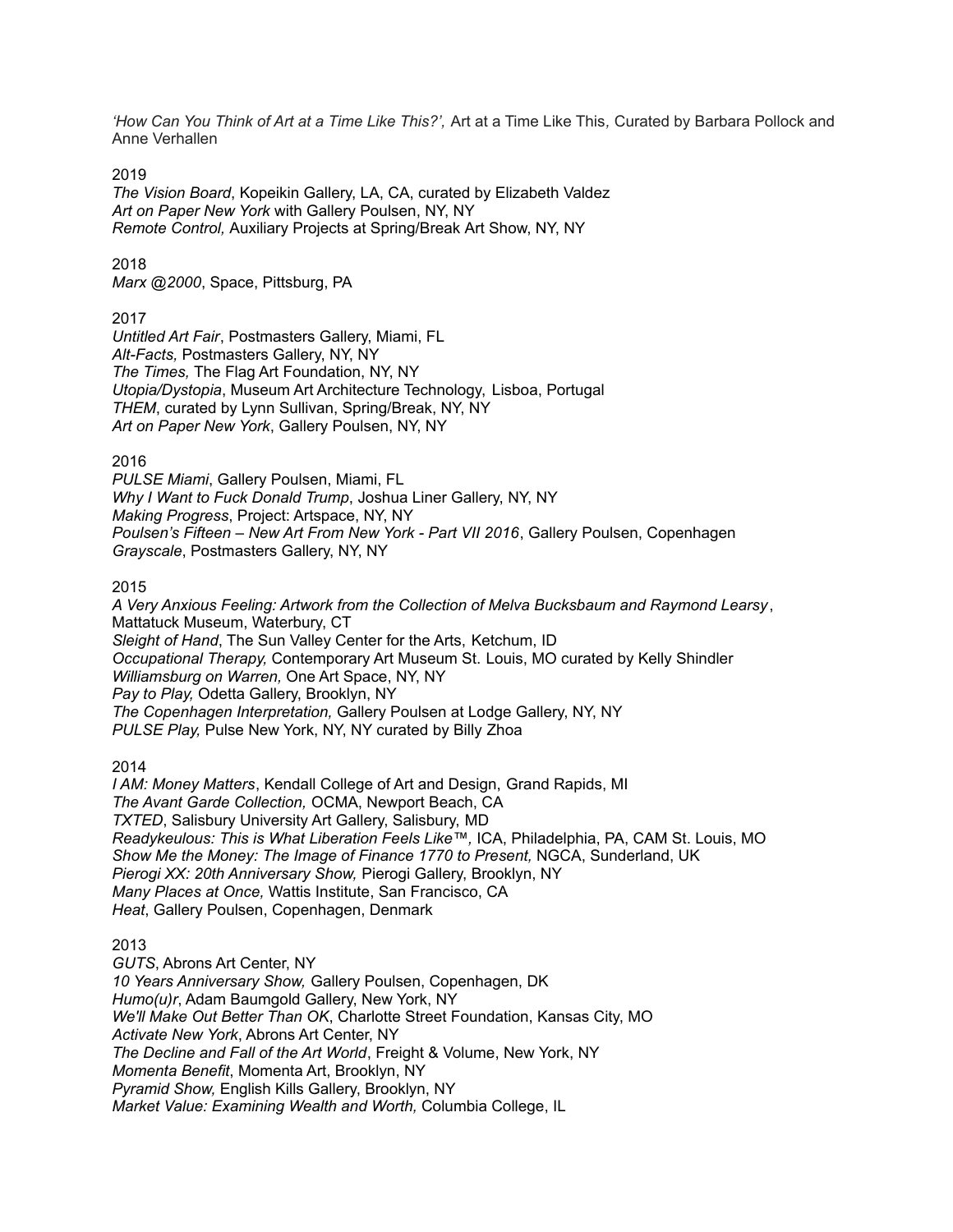2012

*On Sincerity*, 808 Gallery, Boston University, MA *Smack Mellon Benefit,* Smack Mellon, Brooklyn, NY *Late Summer Show*, Gallery Poulsen, Copenhagen, Denmark *Summer Babe*, Heavy Refuge, Brooklyn, NY *Open House*, Headlands Center for the Arts, CA *Ghost Face,* Bobby Redd Project Space, Brooklyn, NY

2011

*Terrible Beauty: Art, Crises, Change & The Office of Non- Compliance,* Dublin Contemporary, Earlsfort Terrace, Dublin, Ireland

*Hiding Places: Memory in the Arts,* Kohler Arts Center, Sheboygan, WI

*Colorific*, Postmasters Gallery, New York, NY

*Microwave 8,* Josee Bienvenu Gallery, NY

*LOL: A decade of antic art,* The Baltimore Contemporary, BaltimoreArt on Art, Adam Baumgold Gallery, New York, NY

*If These Walls Could Talk: A Conversation*, Charlie James Gallery, Los Angeles, CA; Marine, Santa Monica, CA

*I Like the Art World and the Art World Likes Me,* Elizabeth Foundation for the Arts Project Space, New York, NY

*Readykeulous: The Hurtful Healer,* Invisible Exports, New York, NY

#### 2010

*Dirty Kunst,* Seventeen Gallery, London, UK, curated by Christian Viveros-Faune *Run and Tell That! New Work from New York,* Syracuse University Art Galleries, Syracuse, NY *Art on Paper 2010: The 41st Exhibition,* Weatherspoon Art Museum, Greensboro, NC *Magicality*, Platform Gallery, Seattle, WA, organized by William Powhida and Erik Trosko *The Irascible Assholes: New Paintings From New York,* Gallery Poulsen, Copenhagen, Denmark *Trashed*, Bystander Gallery, Los Angeles, CA

*Two Degrees of Separation,* Mandeville Gallery, Union College, Schenectady, NY, curated by Rachel Seligman

*MirrorMirror,* Postmasters, New York, NY

*Escape from New York,* curated by Olympia Lambert, Paterson, NJ

*Press Art: from the collection of Annette and Peter Nobel,* Museum der Moderne, Salzburg, Austria

## 2009

*Note to Self,* Schroeder Romero, New York, NY

*The Making of Art: The Art World and its Players,* Schirn Kunsthalle Frankfurt, Frankfurt, Germany, curated by Martina Weinhart, catalog.

*Mixing It Up: Recent Hunter MFAs Working in Combined Media,* Bertha and Karl Leubsdorf Art Gallery at Hunter College, New York

*I Want You To Want Me,* Marx & Zavattero, San FranciscoContemporary Art and Portraiture, Cristin Tierney Fine Art Advisory Services, New York, NY

*Summer Solstice,* Socrates Sculpture Park, Long Island City, NY (collaboration)

*Laugh it Off,* Walter Maciel Gallery, Los Angeles, curated by Jane Scott

*Funny Games*, LOF (Load of Fun) Studios, Baltimore, curated by Jamillah James

## 2008

*CAUCUS*, Schroeder Romero, New York, NY *Air Kissing: An Exhibition of Contemporary Art About the Art World* , Arcadia University Art Gallery, Glenside, PA. Curated by Sasha Archibald *Found*, Voorkamer Home, Lier, Belgium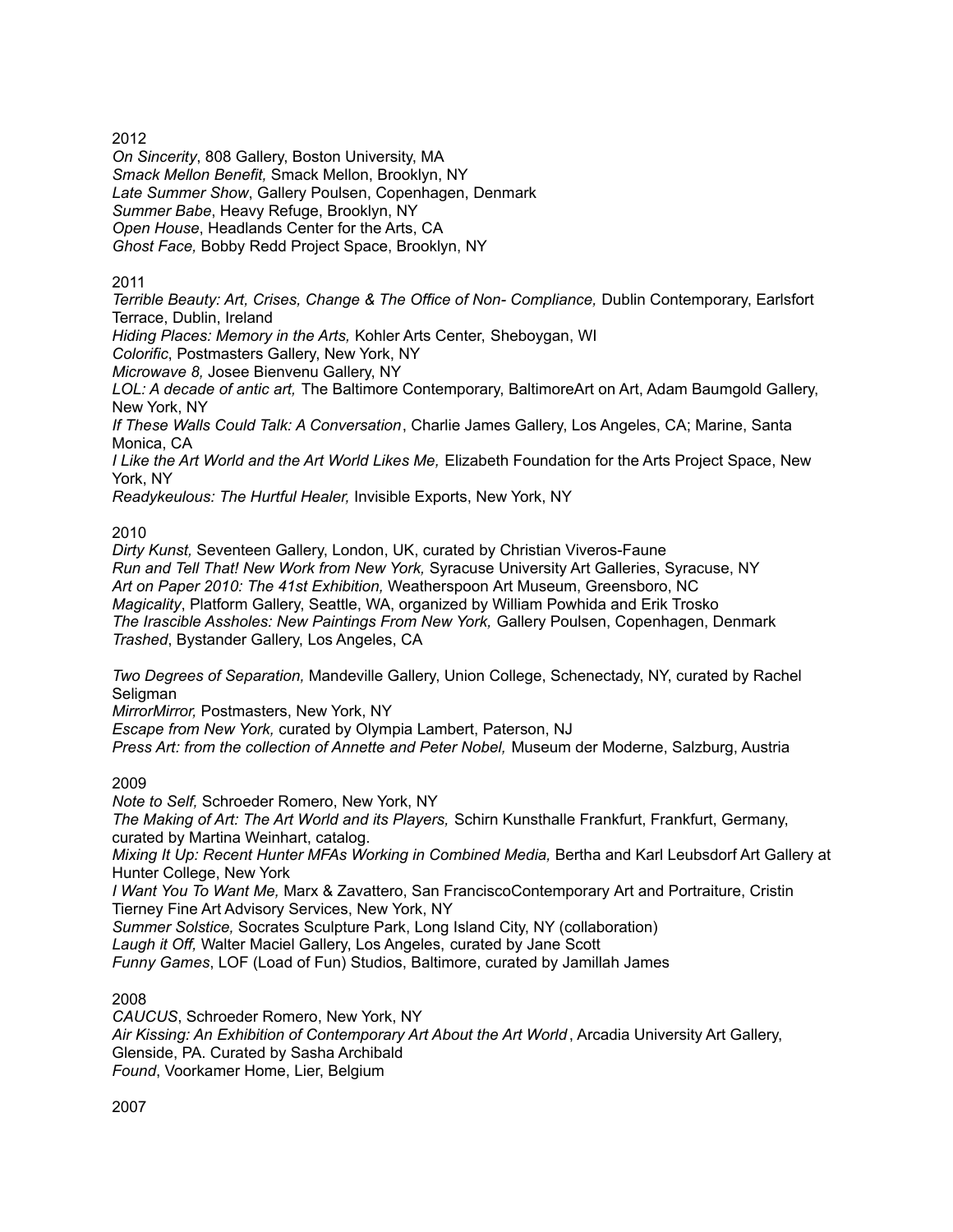*SLOW,* Plymouth Arts Centre, Plymouth, UK

*New American Story Art,* eyewash@Croxhapox Gallery, Ghent, Belgium *Air Kissing: An Exhibition of Contemporary Art About the Art World* , Momenta, Art, Brooklyn, NY, curated by Sasha Archibald

#### 2006

*Word*, Platform Gallery, Seattle, WAAmericana, Galeria Arteveintiuno, Madrid, Spain *The Matthew Barney Show,* SFBOCA, San Francisco, CAPulse with Schroeder Romero, New York, NY *Leave New York,* Sweet Home Gallery, New York, NY

#### 2005

Aqua Art Miami with Platform Gallery, Miami, FL ScopeMiami with Dam Stuhltrager Gallery, Miami, FL *Wagmag Benefit,* Front Room Gallery, Brooklyn, NY *Sasquatch Society,* sixtyseven Gallery, New York, NY *IAM 5*, Parker's Box, Brooklyn, NY Momenta Benefit, White Columns Gallery, New York, NY

2004

*Art of the Neighborhood,* Tastes Like Chicken GalleryBrooklyn, NY *Paperwork*, Platform Gallery, Seattle, WA *Enchantment*, Artspace, New Haven, CT *The Ballot Show*, Front Room Gallery, Brooklyn, NY *New American Story Art Video and Performance,* Eyewash Gallery, Brooklyn, NY *Jamaica Flux: Workspace and Windows,* JCAL, Queens, NY *Jumble,* Dam Stuhltrager Gallery, Brooklyn, NY

2003

*Dirty Old Toy Box Video Screening*, Fluxcore Gallery, Brooklyn, NY *Drawing Conclusions: Work by Artist-Critics*, NYArts, New York, NY *All Messed Up with Nowhere to Go,* Dam Stuhltrager Gallery, Brooklyn, NY

2002

*Cooper Union Summer Residency Exhibition,* Cooper Union, New York, NY *Reclamation*, MFA Thesis Show, Hunter College Times Square Gallery, New York, NY

## **Selected Bibliography**

Essig, Linda, "Creative Infrastructures: Artists, Money and Entrepreneurial Action," Intellect Books, 2021 Whitaker Amy, "Economics of Visual Art," Cambridge University Press, July 2021

Rodney, Seph, "An Ode to the Year That Will Live on in Infamy," Hyperallergic, March 14th, 2021 Schneider, Timothy, "The Gray Market: Why the 'YOLO Economy' Actually Spells Trouble for the Fragile Art Ecosystem (and Other Insights)," April 28th, 2021

O'Toole, Fintan, "To Hell with Unity," The New York Review of Books, March 25th, 2021 Berning, Sawa, "Slowing the news: artists commissioned to document a US election year through the act of drawing." February 4th, 2021

Micchelli, Thomas, "Trump's Last Act," Hyperallergic, January 16th, 2021

Boucher, Brian & Kinsella, Eilleen, "'Good Luck, America': Artists and Arts Workers React to the Nail-Biting US Presidential Election on Social Media—See Their Posts Here," November 4th, 2020 Graeber, Laurel, "Putting Pencil to Paper, in Galleries and in the Voting Booth," The New York Times, October 22nd, 2020

Dafoe, Taylor, "Artist William Powhida Doesn't Have Room to Store All His Work—So He Wants You to Borrow It, for Free", Artnet, February 28<sup>th</sup>, 2020

Cotter, Holland, "Best Art of 2019", The New York Times, December 6<sup>th</sup>, 2019

Cameron, Dan "What Are Words Worth?", The Brooklyn Rail, October 29<sup>th</sup>, 2019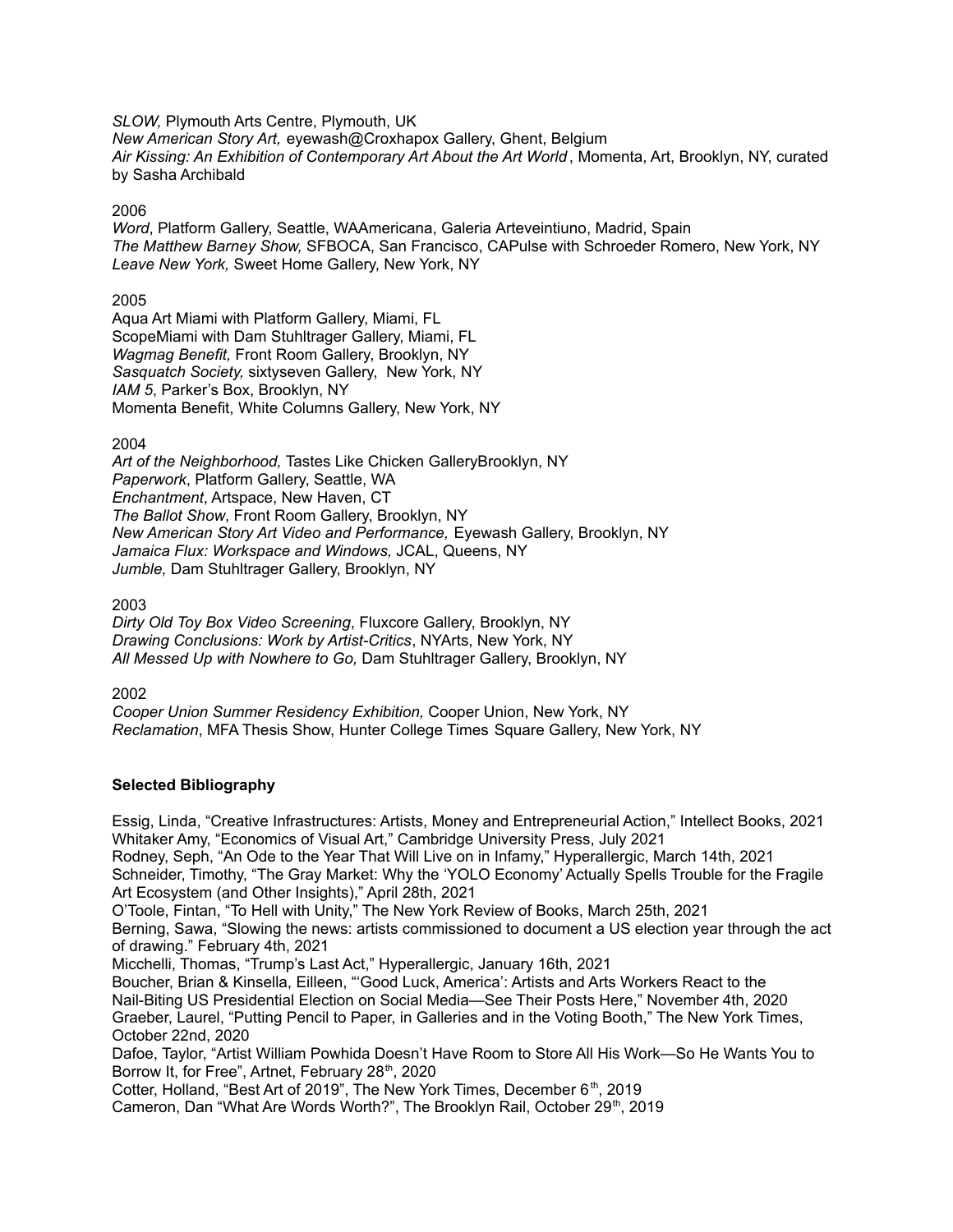Ritter, Zach, "Capital and Complicity in the Artworld", Hyperallergic, September 28<sup>th</sup>, 2019 Goldstein, Caroline, "William Powhida's First Gallery Show in Years Is Taking Aim at Problematic Art World Patrons—and It Turns Out All Of Us Are Complicit", Artnet, September 27 th, 2019 Steinheuer, Jillian, "New York Galleries: What to See Right Now: Sol LeWitt's book art; Ridley Howard's paintings; Kahlil Robert Irving's assemblages; Yvonne Thomas's abstractions; and William Powhida's critical chart-paintings", New York Times, September 25<sup>th</sup>, 2019 Carrigan, Margret, "Three exhibitions to see in New York this weekend: From the LMCC's Art Center inaugural season to William Powhida's watercolour memes," The Artnewspaper, Sept 19th, 2019 Stevenson, Jonathan, "William Powhida's Inquisition," Two Coats of Paint, September 13<sup>th</sup>, 2019 Friday, Daniel, "Marx@2000", The Brooklyn Rail, June 5<sup>th</sup>, 2018 Osberg, Annabel, "William Powhida," Artillery Magazine, February 28<sup>th</sup>, 2018 Nys Dambrot, Shana, "William Powhida: After 'After the Contemporary," Art and Cake, February 5<sup>th</sup>, 2018 Zellen, Jody, "William Powhida: After 'After the Contemporary'." ArtnowLA, January 29<sup>th</sup>, 2018 Haden-Guest, Anthony, "Was Art Week Miami Joking?" Avenue Magazine, December 21<sup>st</sup>, 2017 Micchelli, Thomas, "The Pursuit of Art 2017," Hyperallergic, December 30<sup>th</sup>, 2017 Granat, Erin, "Surviving Art Basel - Miami's Fancy Dystopian Nightmare," Uproxx, December 21<sup>st</sup>, 2017 Uszerwicz, Monica, "Glimpses of Our Strange, Painful World at Untitled Art Fair," Hyperallergic, December 8<sup>th</sup>, 2017 Stammler, Hannah, ""alt-facts" at Postmasters," Artforum, July 14<sup>th</sup>, 2017 Montebello, Joseph, "William Powhida exhibits 'After the Contemporary' at the Aldrich," June 15<sup>th</sup>, 2017 Micchelli, Thomas, "Life After Art: William Powhida's Futures Market", Hyperallergic, April 22 nd , 2017 Cotter, Holland, "William Powhida, Political and Not Amused", The New York Times, March 1<sup>st</sup>, 2017 Martinez, Alanna, "The Recipe for a Perfect Art Fair", The Observer, March 5th, 2017 Micchelli, Thomas, "Drawing in a Time of Fear and Lies," Hyperallergic, January 14<sup>th</sup>, 2017 Editors, "A Timeline of Attempts to Fix the Art World", Artnews, January 3<sup>rd</sup>, 2017 Micchelli, Thomas, "The Pursuit of Art 2016", Hyperallergic, December 31st, 2016 Boutboul, Charlotte, "Exploring Pulse Miami Beach's North and South Tents", Whitewall Magazine, December 1<sup>st</sup>, 2016 Kassan, Donna, "Artists and Their Muse: Gentrification", The New York Times, December 2<sup>nd</sup>, 2016 Scott, Shaun, "Culture Got Us Here. Culture Will Get Us Out," Cityarts, November 18th, 2016 Sutton, Benjamin, "In Philip Guston's Nixon Drawings, a Tool Kit for Satirizing Loathsome Presidents", Hyperallergic, November 12<sup>th</sup>, 2016, Miranda, Carolina, "Essential Arts & Culture: Activists vs. art galleries, a battle over an alleged Pollock, Hammer gala", Los Angeles Times, October 14<sup>th</sup>, 2016 Westall, Mark, "Why I Want to Fuck Donald Trump", FAD Magazine, October 13<sup>th</sup>, 2016 Ongley, Hannah, "Counterculture Art Show has Trump's Tombstone and a Very NSFW Title," I-d Magazine, October 10<sup>th</sup>, 2016 Michelli, Thomas, "The Shelflife of Political Art", Hyperallergic, July 23<sup>rd</sup>, 2016 Slenske, Michael, "Donald Trump, the Muse: How 6 Artists Are Capturing the GOP Candidate", New York Magazine, July 6th, 2016 Rayner, Alex, "Art house: Los Angeles and New York artists tackle the inequity of real estate", The Guardian, May 31<sup>st</sup>, 2016 Rodney, Seph, "A Public Art Project Invites Gentrifiers to Confess Their Sins", Hyperallergic, May 25<sup>th</sup>, 2016 Green, Chris, "Housing Costs Too Much: A Responsive Series of Awkward Dinner Conversations", Art F City, May 23<sup>rd</sup>, 2016 Surana, Kavitha, "The Gentrification Art Show That Inspires 'Intentional Awkwardness'", Bedford+Bowery, May19th, 2016 Editors, "Editors' Picks: 9 Art Events to See in New York This Week", Artnet, May 16<sup>th</sup>, 2016 Angeleti, Gabriella, "The rent is too damn high: artists tackle New York's gentrification problem", The Artnewspaper, May 6<sup>th</sup>, 2016 Cotter, Holland, "Galleries Scramble Amid Brooklyn's Gentrification", The New York Times, April 21, 2016 Capps, Kriston, "New York City's Unequal Housing Becomes a Stage for Public Art", CityLab, April 6<sup>th</sup>, 2016 Miranda, Carolina. "Datebook: A show about radical weavings, rooms that rain, architectural photography." Los Angeles Times, October 30th, 2015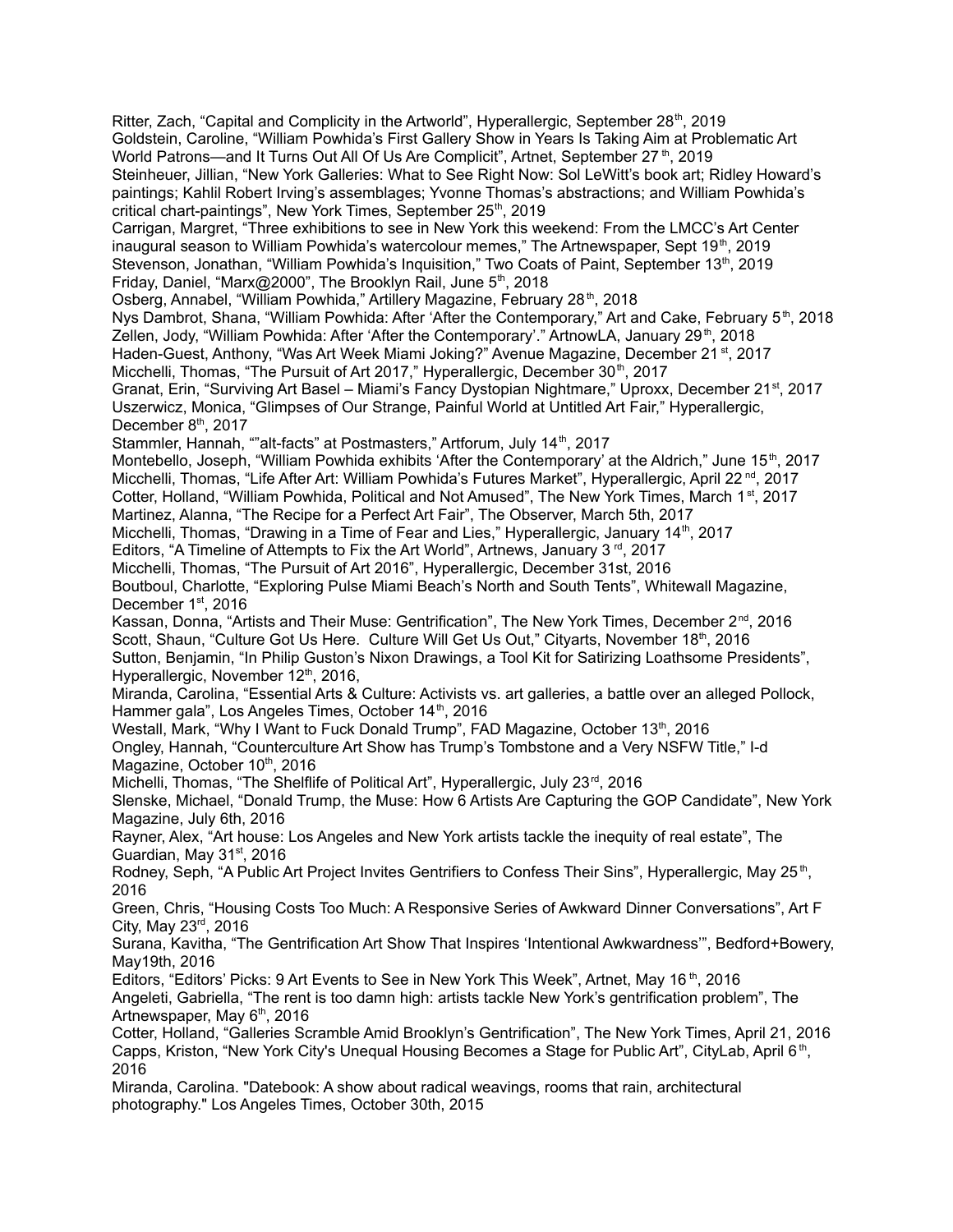Rhys, Emma. "Show Me the Money – People's History Museum, reviewed by Emma Rhys." The Manchester Review, September 2015

Michno, Christopher "(UN)RELIABLY RANKING MFA EDUCATION: And Does Anyone Really Care?" Artillery Magazine, September 15th, 2015

Saltz, Jerry. "I Got Kicked Off of Facebook for Posting Images of Medieval Art." New York Magazine, March 6th, 2014

Maneker, Marion. "William Powhida Doesn't Think Much of Your Online Art." Art Market Monitor, May 27th, 2105

Wilson, Calvin. "Contemporary Art Museum exhibition shows the art of being an artist." St. Louis Post-Dispatch, May 6th, 2015

Martinez, Alanna. "The Theme for Pulse New York 2015 Is 'The Future'." The New York Observer, February 2nd, 2015

Viveros-Faune, Christian. "The 50 Most Exciting Artists of 2014." Village Voice, December 29th, 2014 Foumberg, Jason. "Toward an Egalitarian ArtPrize." Art in America, October 15th, 2014

Vartanian, Hrag. "The Frontier of the Art World." Hyperallergic, October 2nd, 2014

Chang, Richard. "Orange County Museum of Art explores art through an avant-garde lens." Orange County Register, September 18th, 2014

Miranda, Carolina. "Crazy babies and pantyhose: 5 must-see works at OCMA's 'Avant-Garde'." Los Angeles Times, September 10th, 2014

Davenport, Bill. "Old Times on the Island." Glasstire, August 27th, 2014

Hopkin, Thomas. "Review: Show Me The Money: The Image of Finance, 1700 To The Present – NGCA, Sunderland." Contemporary Art and Writing Journal, August 22nd, 2014

Whetstone, David. "Artists flash the cash in exhibition about finance." The Journal UK, July 15th, 2014 Langer, Erin. "Prefab Paintings: William Powhida's Unretrospective." New American Paintings, 2014 Graves, Jen. ""To Break Even in Seattle Art, Your Paintings Have to Be Made in China." The Stranger, May 7, 2014

Panero, James. "May Gallery Chronicle." The New Criterion

Micchelli, Thomas. "Like It Is: William Powhida at Postmasters", Hyperallergic

Viveros-Faune, Christian."William Powhida Christens the "Overculture", Village Voice

Rosenberg, Karen. "Glimpses of the Past and a High-Tech Future: A Critic's Gallery Crawl Through Soho and Tribeca", The New York Times, April 13th, 2014

Gopnik, Blake. "Daily Pic: Powhida Gives Up, Grandly." Artinfo

Chafin, Jane. "Artists' Statements: Can't Live With Them, Can't Live Without Them." Huffington Post, April 18th, 2014

Galperina, Marina. "THE ARMORY: BETTER WITH THE INTERNET." Animal New York, March 2th, 2014 Sutton, Benjamin. "What to Look For, What to Buy at the Armory Show 2014." Artnet, March 4th, 2014 D'Agostino, Paul. "5 Brooklyn Artists You Need to Know." L Magazine, March 5th, 2014

Vartanian, Hrag. "Is All the Stuff at Art Fairs Same-ish?" Hyperallergic, September 20th, 2013

Cook, Liz. "At La Esquina: Wall Street, Main Street, Charlotte Street." The Pitch, November 5th, 2013

Smith, Roberta. "Burying the Lede – News as Art." The New York Times, October 17, 2013

Editorial. "Best Political Satirist – 2013″ Village Voice, October 16th, 2013

Harren, Natilee. "William Powhida at Charlie James Gallery." Artforum, September 1, 2013

Cemblest, Robin. "The Ultimate Map of Art-World Feuds." Art News Magazine, August 15th, 2013 Haller, Vera. "In Bushwick, Artists Try to Rewrite Gentrification's Usual Story." The Wall Street Journal, August 2, 2013

Sutton, Benjamin. "Get Ready for DebtFair, Where Collectors Can Buy Works by Paying Off Artist's Debt." Blouinartinfo. July 31, 2013

Olshansky, Clara and Kimball, Whitney. "Why DebtFair? On Outing Debt, and the Mutual Aid Economy." ArtFCity. July 19, 2013

D'Agostino, Paul. "What Do Brooklyn Artists Need?" The L Magazine. July 17, 2013

Winkleman, Edward. "A Conversation with William Powhida on the Contemporary Artist's Narrative." Edward Winkleman. July 1, 2013

Spaulding, Trevor. "William Powhida Paints in Earnest." New American Paintings. May 7, 2013 Meyers, Holly. "Review: William Powhida wrly eyes the business of art." Los Angeles Times. April 25, 2013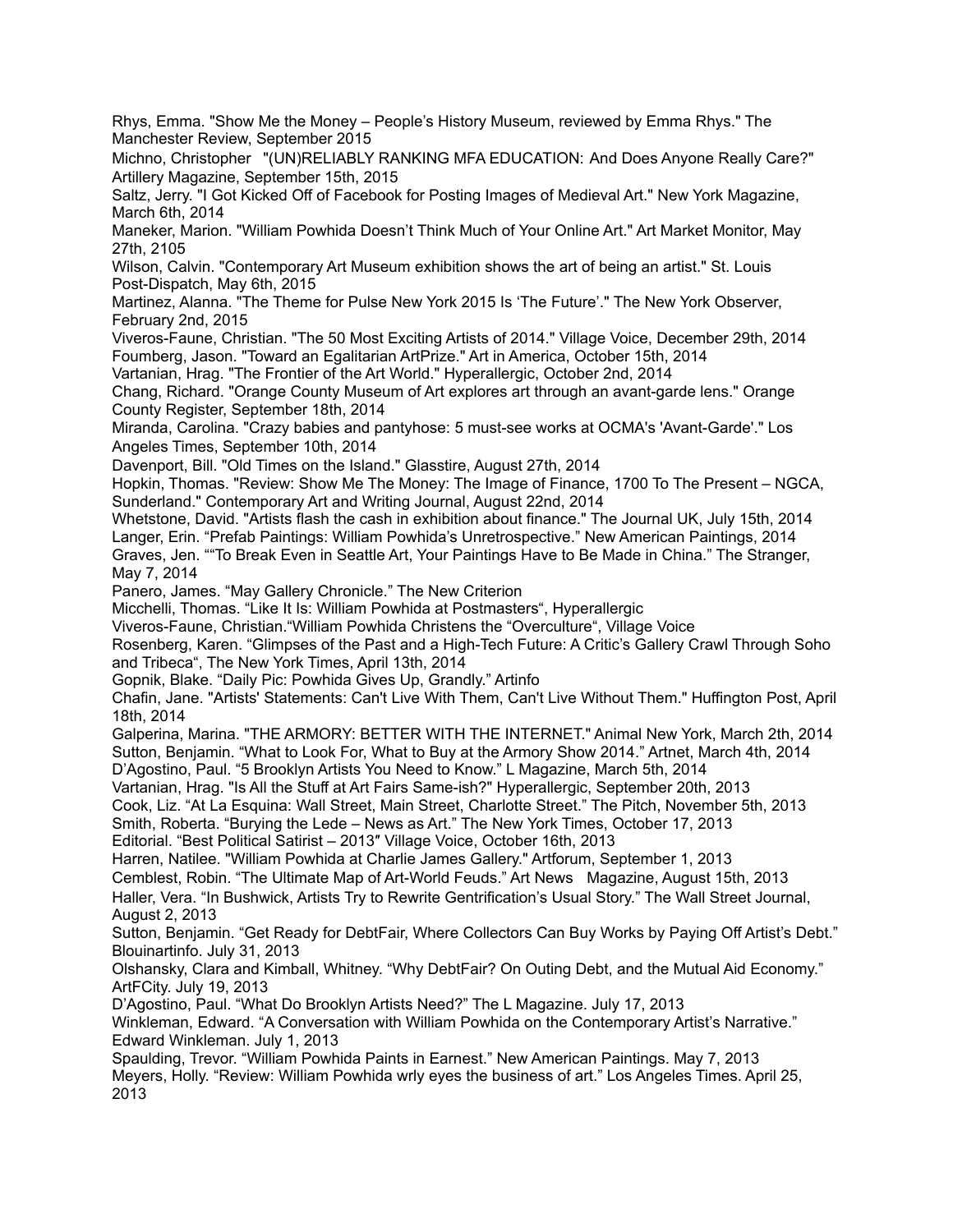Sutton, Benjamin. "Curators Kyle Chayka and Marina Galperina Bring the Vanguard of Vine to the Moving Image." BlouinArtinfo. March 17, 2013 Vidokle, Anton. "Art without Market, Art without Education: Political Economy of Art." E-Flux, 2013 Cohn, Hana. "50 Most Iconic Works of the Past Five Years". Jan 8, 2013 Brand, Will. "SEVEN: The Fair We Enjoy." Artfcity, December 8, 2012 Gilsdorf, Bean. "Art and Vexation: Interview with William Powhida." Daily Serving. Nov 7, 2012 Halperin, Julia. "In New Drawing, William Powhida Responds to Jerry Saltz's Advice for Artists." BlouinArtinfo, October 10, 2012 Editors. "The 100 Most Iconic Art Works of the Last 5 Years." Blouin ArtInfo, Sept 17th, 2012 Apter, Emily. "Occupy Derivatives!/ Politics 'smallest p'." October, Fall 2012 Sutton, Benjamin. "CNN Commissioned Election-Themed Art From Liz Magic Laser, William Powhida, And More." BlouinArtinfo, August 23, 2012 Alday, Sean. "Notes from the 1%". Bushwick Daily, June 12, 2012 Cooper, Ashton. ""There May Be Dancing": William Powhida on Tomorrow's "Telethon for the 1 Percent." BlouinArtinfo. June 8, 2012 Fox, Dan. "Changing Places." Frieze, Summer, 2012 Powhida, William. "Why Are (Most) Artists (So Fucking) Poor?" Hyperallergic, April 13, 2012 Kimball, Whitney. "Village Voice Critics Address Art and Protest." Artfcity, March 20, 2012 Parrish, Matthew. "William Powhida at Lycoming College,." SunGazette, March 18, 2012 Hearst, Alison. "William Powhida: Seditions" Pastelegram, March 16th, 2012 Van Horn, Rachael. "Artfully Stated.", Arts & Culture North TX, March 15th, 2012 Micchelli, Thomas. "Pie in the Sky When You Die: Art, Money and Myth." Hyperallergic, April 28, 2012 Silva, Mariana. "William Powhida," E-Codigo, Feb-Mar, 2012 Dempsey, Dean. "Pretty Pictures with William Powhida." SFAQ, Dec 29, 2011 Miranda, Carolina A. "Biting The Hand That Feeds Them." Art News, Dec, 2011 Chayka, Kyle. Alanna Martinez, "8 New York Art Picks for This Week, From Urs Fischer's Mystery Show to William Powhida's "Derivatives"." Artinfo, October 19, 2011 "Show & Tell: William Powhida Takes on the Plutocracy at Postmasters Gallery." In The Air, Art+Auction, Artinfo, October 10, 2011 Johnson, Ken. "'POWHIDA'." The New York Times, August 4, 2011 Cooper, Ashton. "Artist William Powhida Discusses the Outrageous Misbehavior of That Notorious Art-World Wastrel, William Powhida." Artinfo, August 1, 2011 Gopnik, Blake. "An Artist Turns Us All Into Puppets." Newsweek Daily Beast, July 28, 2011 Droitcour, Brian. "William, It Was Really Nothing." Artforum, August 1, 2011 Finch, Charlie. "William Powhida Useless Tool." artnet.com, August 3, 2011 Powhida, William. "Dispatch from Sheboygan: Week Three." Hyperallergic, July 30, 2011 Chayka, Kyle. "The Joke Is On Whom?: Looking for the Punchline in William Powhida's Burlesque of Art Stardom at Marlborough Gallery." Artinfo, July 28, 2011 Nathan, Emily. "New Art Gallery Ramble." Artnet.com July 28, 2011 Vartanian, Hrag. "POWHIDA Is a VIP Douchebag." Hyperallergic, July 28, 2011 Wallin, Yasha. "William Powhida and the Art of Social Commentary." Flavorpill, July 27, 2011 Powhida, William "Dispatch from Sheboygan: Week Two." Hyperallergic, July 22, 2011 Powhida, William. "Dispatch From Sheboygan: On Memory." Hyperallergic, July 15, 2011 Hirsh, Faye. "The Everyone Artwork." Art In America, May, 2011 Bhatnagar, Priya. "I like the Art World and the Art World Likes Me." Frieze, May 2011 Kalm, James. "Brooklyn Dispatches: 'B' Fair To Brooklyn." Brooklyn Rail, May, 2011 Moret, A. "If These Walls Could Talk." Whitehot Magazine of Contemporary Art, April 2011 Panero, James. "Gallery Chronicle." New Criterion, February 2011 Salmon, Felix. "A Guide To The Market Oligopoly System." Reuters, December 28, 2010 O'Reilly, Sally. "Dirty Kunst." Time Out London, December 22, 2010 Hanley, Kirk Sarah. "Ink|Notes from the Underground: William Powhida." Art21.org. December 4, 2010 Saltz, Jerry. "The Year in Art." nymag.com, December 5, 2010 "Art, #class Interview with William Powhida and Jennifer Dalton." Idiom.com, July 13, 2010 Graves, Jen. "Magical Thinking." The Stranger, July 6, 2010 Falvey, Emily. "All That Glitters Isn't Gold:Kitsch, Bling-bling, and Bullshit." ESSE arts + opinions, Spring / Summer, 2010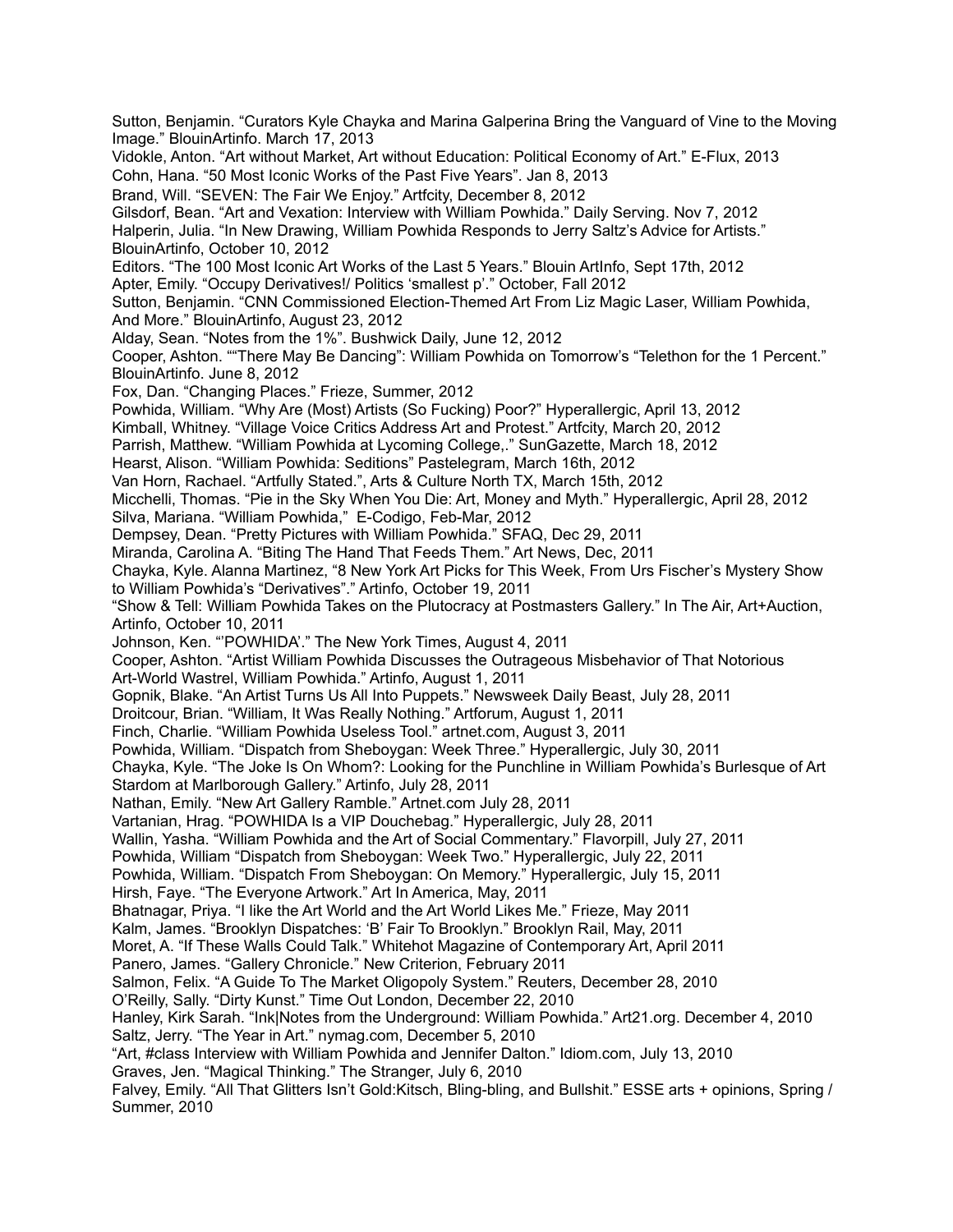Cotter, Holland. "Art in Review: '#class'." The New York Times, March 19, 2010

Haber, John. "Cutting Class." Haberarts.com, March 11, 2010

Lindholm, Erin. "New York's Satellite Fairs: Bling, String, and Subversive Things." Artinamerica.com, March 10, 2010

"SHOW REVIEWED: #class at Winkleman Gallery, NYC.", Onereviewamonth.com, February 28, 2010. Diaz, Eva. "Critic's Picks." Artforum.com, February 28, 2010

Robinson, Walter. "Art Show as Think Tank." Artnet.com, February 18, 2010

Lindholm, Erin. "The Art of the Crowd." Artinamericamagazine.com, February 16, 2010

"New Museum Suicide Drawing Can Be Yours." Artinfo.com, January 15, 2010

Jackson, Candace. "#class Exhibit Challenges New Museum Show." The Wall Street Journal, January 1, 2010

Davis, Ben. "Ten Stories for 2009.″ artnet.com, December 28, 2009

Kaplan, Steven. "William Powhida in A Tale of Three Covers." post.thing.net, December 26, 2009 Saltz, Jerry. "Unearthed Classics and Reinvented Forms: The Best Art of 2009.″ nymag.com, December 20, 2009

Davis, Ben. "Lost in Miami." artnet.com, December 11, 2009

Cave, Damien. "Tweaking the Big-Money Art World on Its Own Turf." The New York Times, December 6, 2009, pp. C1, C6

Taft, Catherine. "Critics Picks: William Powhida at Charlie James." artforum.com, November 2009

Ollman, Leah. "Art review: William Powhida at the Charlie James Gallery." Los Angeles Times, November 13, 2009

Robinson, Walter. "Artnet News: New Museum Brouhaha Goes Supernova." artnet.com, November 12, 2009

Green, Tyler. "Artist William Powhida on the NuMu's 'suicide'." Modern Art Notes, November 3, 2009 The Brooklyn Rail, Cover illustration, November 2009 (publication)

Hegardt, Bjorn. Fukt Magazine, Issue # 7 1/2, October, 2009 (publication)

Wagner, James. "SchroRoWinkleFeuerBooneWildenRosenGosianGallery." jameswagner.com, May 14, 2009

Cotter, Holland. "Art in Review: William Powhida 'The Writing is on the Wall'", The New York Times, Friday, May 8, 2009

Johnson, Paddy. "William Powhida at Schroeder Romero." ArtFagCity.com, Thursday, April 16, 2009. Orden, Erica. "Lastly, Play the Odds (But Just for Fun)." New York, May 4, 2009, p. 41

Farr, Kristin. "Ode to CheapTrick: Art Review 'I Want You to Want Me'." KQEDArts.org, April 26, 2009 Rowan, Lou (ed.). Golden Handcuffs Review, Spring-Summer 2009, Vol. I, No. 11, pp. 81-86 (the artwork "How To Write a Masterpiece." reproduced)

Egan, Maura. "Members Only/Artist of the Month Club." The New York Times online, March 24, 2009 Art Lies, "Project Space." pp. 24-29, reproduction of six works, Fall 2008

Bancroft, Shelly and Peter Nesbett. "Letters." art on paper, May 2008, p. 10

Hogan, Felicity. "Featured Artist." Lower East Side Printshop Newsletter, Spring 2008

Coburn, Tyler. "Special Focus: Reviews Marathon, New York; Air Kissing: Contemporary Art About the Art World; Momenta Art." Art Review, February 2008

Joselit, David. "All Tomorrow's Parties." Artforum, February 2008, pp. 81-84

"You read it here first!" The Art Newspaper, Art Basel Miami Beach Edition, Weekend, 8/9 December 2007

Leffingwell, Ed. "William Powhida at Schroeder Romero." Art in America, October 2007, p. 204

Kalm, James. "William Powhida 'This is a Work of Fiction'." The Brooklyn Rail, June 2007, p. 34

Saltz, Jerry. "This is a Work of Fiction." Critics Pick, nymag.com, June 6, 2007

Waters, Juliet. "Chapbook Odyssey: 'The Back of the Line' illustrates the dark and stormy dangers of incompetent minds." Montreal Mirror, May 17 2007

Wolff, Rachel. "'New York' Magazine Loves William Powhida. Sort of." nymag.com, May 11 2007

Walczak, Larry, "Williamsburg/Brooklyn Art Scene." blog.eyewashart.com, Sept. 10, 2006

Littman, Brett, "Material Culture." www.wps1.org, edition #8, July 17th, 2006

Polnyi, Irene, "William Powhida, come back to New York." MediumNYC, April 19th, 2006

Tran, Tam, "Dialogue." www.the-wick.com, 2006

Graves, Jen, "I'm Nobody Still." The Stranger, Vol. 15, No. 30, 2006

Kelly, Sue, "William Powhida", The Seattle Weekly, April 5th – 11th. 2006

Miller, Jeffery, "William Powhida Interviewed by Jeffery Miller." www.platformgallery.com, 2006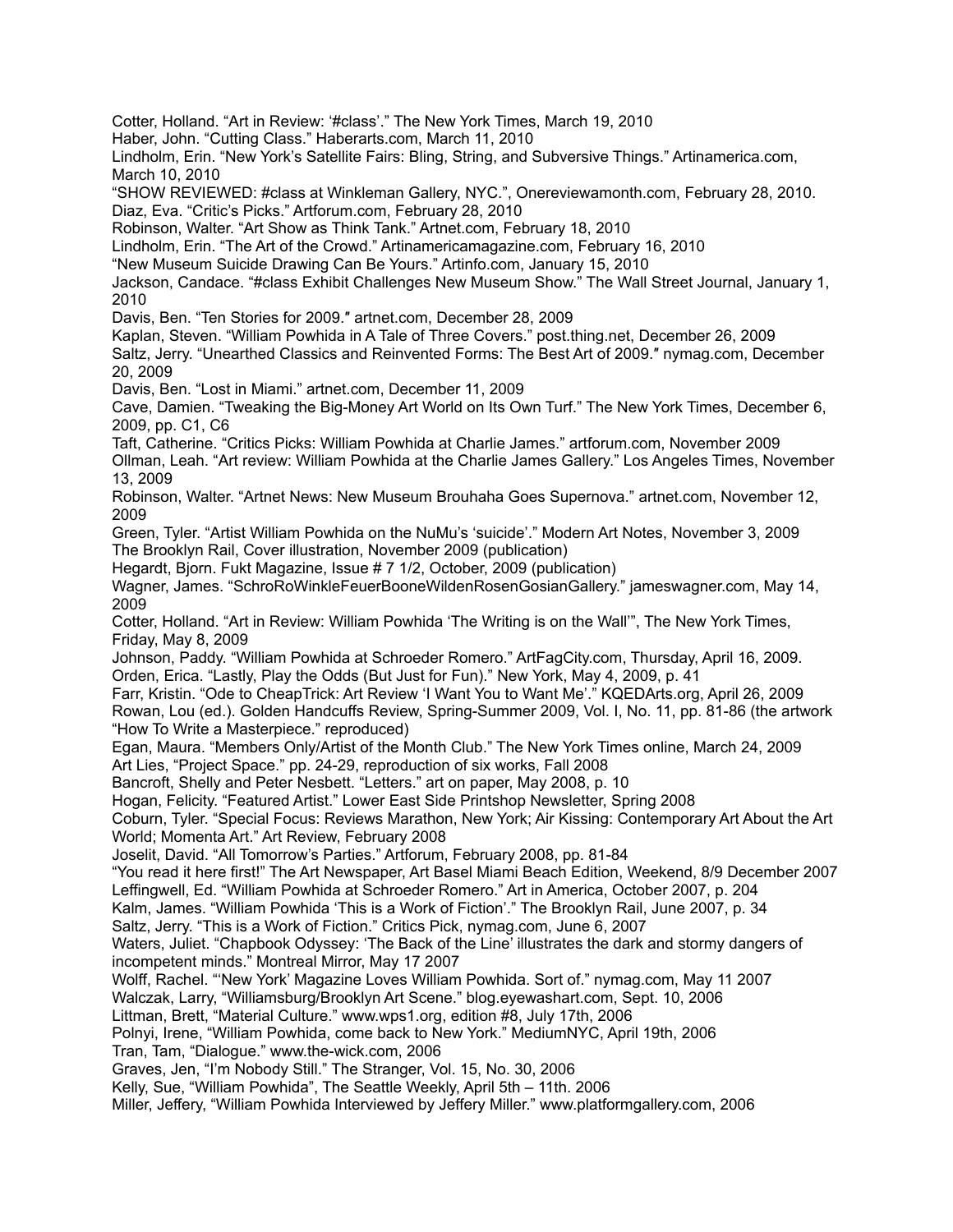Kalm, James, "The Ballot Show." The Brooklyn, Rail, January 2005 Lippens Nate, "Whimsy and Cocaine Ziggurats." The Stranger, Dec 9th – 15th, 2004 Hackett, Regina, "These Artists' Visions are all in 'Paperwork'." Seattle Post-Intelligencer, December 3rd, 2004

Kalm, James, "Bill of Wrongs: Will the Real William Powhida Please Stand up." November/December 2004, Vol. 9, No. 11/12

#### **Awards & Residencies**

 Ace Hotel Residency curated by Materials for the Arts Casas Maauad Residency, Mexico City The Headlands Center for the Arts Residency Kohler Arts Center, Connecting Communities Residency Lower East Side Printshop, Publishing residency Lower East Side Printshop, Benefit Print residency Cooper Union Summer Studio Residency 3rd Place Salt Hill First Annual Hypertext Competition (Publication) Hiram Gee Senior Painting Award, Syracuse University (Financial) Roswell Hill Junior Painting Award, Syracuse University (Financial) **Selected Criticism, Journalism, and Illustration** "The Artist Isn't Dead" (Illustration), The New Republic, January 24th, 2021

"Dash Snow and the Price of Being a "Rebel" Artist." November 13th, 2020 "Cowards, Autocrats, and Other Traitors", March 31<sup>st</sup>, 2018, Hyperallergic, 2018 "At What Cost?," In Other Words, July 6<sup>th</sup>, 2017 "Demanding Progressive Politics from Progressive Politicians," ArtFCity, June 28<sup>th</sup>, 2017 "Various Dismal Futures," Hyperallergic, January 14<sup>th</sup>, 2017 "This Is Not Parody. Fuck Trump," Hyperallergic, October 8<sup>th</sup> 2016 "Artists Are Not Kale." with Magda Saswon. Hyperallergic, September 25th, 2015 "The great debate: why galleries could take even more money from their artists" The Artnewspaper, August 28th, 2015 "Artistic success in America means wearing the right old school tie." The Artnewspaper, April 30th, 2015 "Distribution is 80/20: A Presentation Transcript." Art and Debt, March 17th, 2015 "Why Do We Expect Artists to Work for Free? Here's How We Can Change the System." Creative Time Reports, December 2nd, 2014 "Surviving Rent: Why Artists Can't Afford Critical Neutrality." ArtFCity, December 16<sup>th</sup>, 2013 "There's Always a Problem, Sometimes There's a Solution." Big, Red, and Shiny, October 15<sup>th</sup>, 2013 "The Yellow Building," Moreart.org, September 2013 "It's the Political Economy, Stupid: The Global Financial Crisis in Art and Theory." Hyperallergic.com, July 8<sup>th</sup>, 2013 "An Equity for Visual Arts Act," The Brooklyn Rail, February, 2013 "Why Are Most Artists So (Fucking?) Poor?" Hyperallergic.com, April 23<sup>rd</sup>, 2012 "The Game," The Brooklyn Rail, September, 2010 "The Conflation of Ethics and Morality," Art21, March 18th, 2010 "How the New Museum Committed Suicide with Banality," The Brooklyn Rail, November, 2009 "Cabin Comforts", The Brooklyn Rail, July/August, 2006 "Jennifer and Kevin McCoy", The Brooklyn Rail, April, 2006 "Pre-Occupation", The Brooklyn Rail, April, 2006 "Urban Landscapes", WAGMAG, May, 2006 "Ten New Paintings", The Brooklyn Rail, February, 2006 "Manufactured Landscapes: The photographs of Edward Burtynsky," The Brooklyn Rail, November, 2005 "Enemy Image," The Brooklyn Rail, September"Jon Paul Villegas," The Brooklyn Rail, September, 2005 "Cai Guo-Qiang," The Brooklyn Rail, June, 2005 "Under The Rainbow," The Brooklyn Rail, June, 2005 "Eric Heist "The Brooklyn Rail, May, 2005